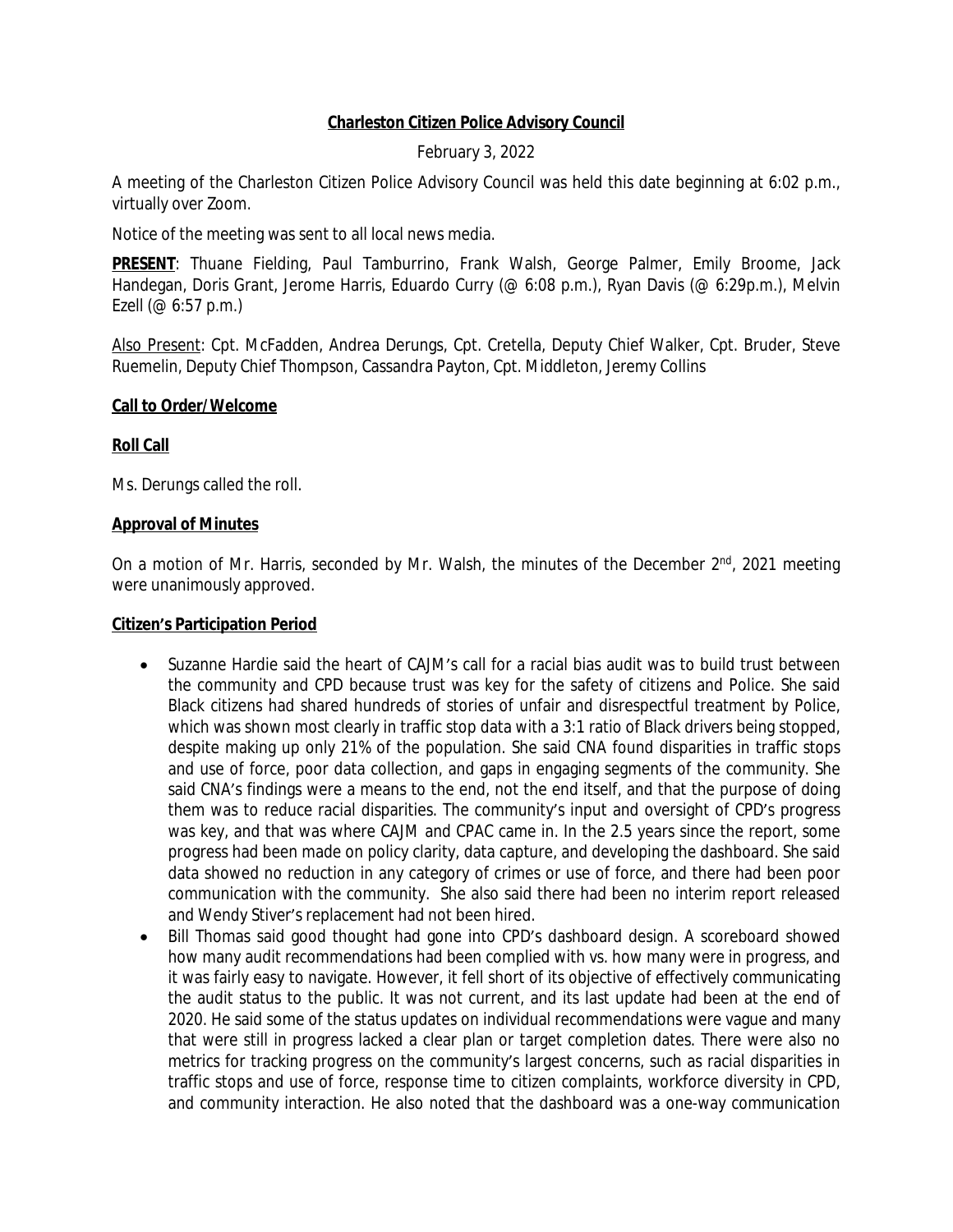tool that didn't allow for community feedback, and that the acronyms and jargon made it difficult to understand.

- Sarah Fitzellen asked for the dashboard to be updated quarterly, at a minimum, and that a summary should be added to show all progress made from the previous update. On individual tasks, CPD should add an estimated completion date and whether it was a new practice, onetime event, or ongoing. She also said that anything on the dashboard listed as full-compliance should fully address the audit recommendations. She asked for measurable metrics with analysis to demonstrate progress towards addressing major community issues and racial disparities. She also asked for the ability to ask questions and make comments and that the jargon be translated so that all community members could easily participate in the process.
- Mavis Huger said CAJM was asking CPAC to review the dashboard with CPD and support some of the improvements they had heard from the previous speakers. They wanted CPAC to monitor the compliance and efficacy of audit progress, preferably on a quarterly basis, for improvements to the dashboard; overall progress on reduction of racial disparities for stops, arrests, and citations; and getting a third-party to have independent oversight. She asked for the hiring of a replacement for Wendy Stiver to be a priority. She also asked for CPD to deliver the interim report they had promised and that CPD/CPAC explore a contract with the Center of Policing Equity. She thanked CPAC for the time to speak and asked for their help in achieving their shared goal of increasing trust between CPD and the community and making sure that there was accountability for reductions in racial disparities.

Ms. Fielding thanked the speakers for sharing their concerns. She encouraged them to review previous CPAC minutes as some of their concerns had discussed at previous meetings.

# **Moment of Silence in Memory of Councilwoman Mary Alice Mack**

Ms. Fielding said Mary Alice Mack, who had served on CPAC in its early days, had passed away in January. She asked everyone to join her in a moment of silence.

## **Welcome New Members/Farewell to Members**

Ms. Fielding said Eduardo Curry and Marisol Bailey's appointments had been approved by City Council. Unfortunately, Ernest Bryan, who had also been approved by City Council, was no longer able to serve on CPAC, so he had resigned. She noted that Councilmember Mitchell was working on a replacement for Councilwoman Mary Alice Mack.

## **Subcommittee Reports**

Communications - Paul Tamburrino

Mr. Tamburrino said the subcommittee would finally be holding their first educational session on February 8<sup>th</sup> at 7:00 p.m. They were predicting it would last about 30 minutes – 20 minutes of information and 10 minutes for questions. It would be a town hall format, and only the panelists would be seen and heard. Any participant that wanted to submit questions could do so in writing. He said this would also be a good way to respect decorum. He said they were assured that the City Council meeting earlier in the day would be finished by the time their meeting began. Mr. Ruemelin clarified that the regular City Council meeting would be held on Wednesday, but a special City Council meeting would still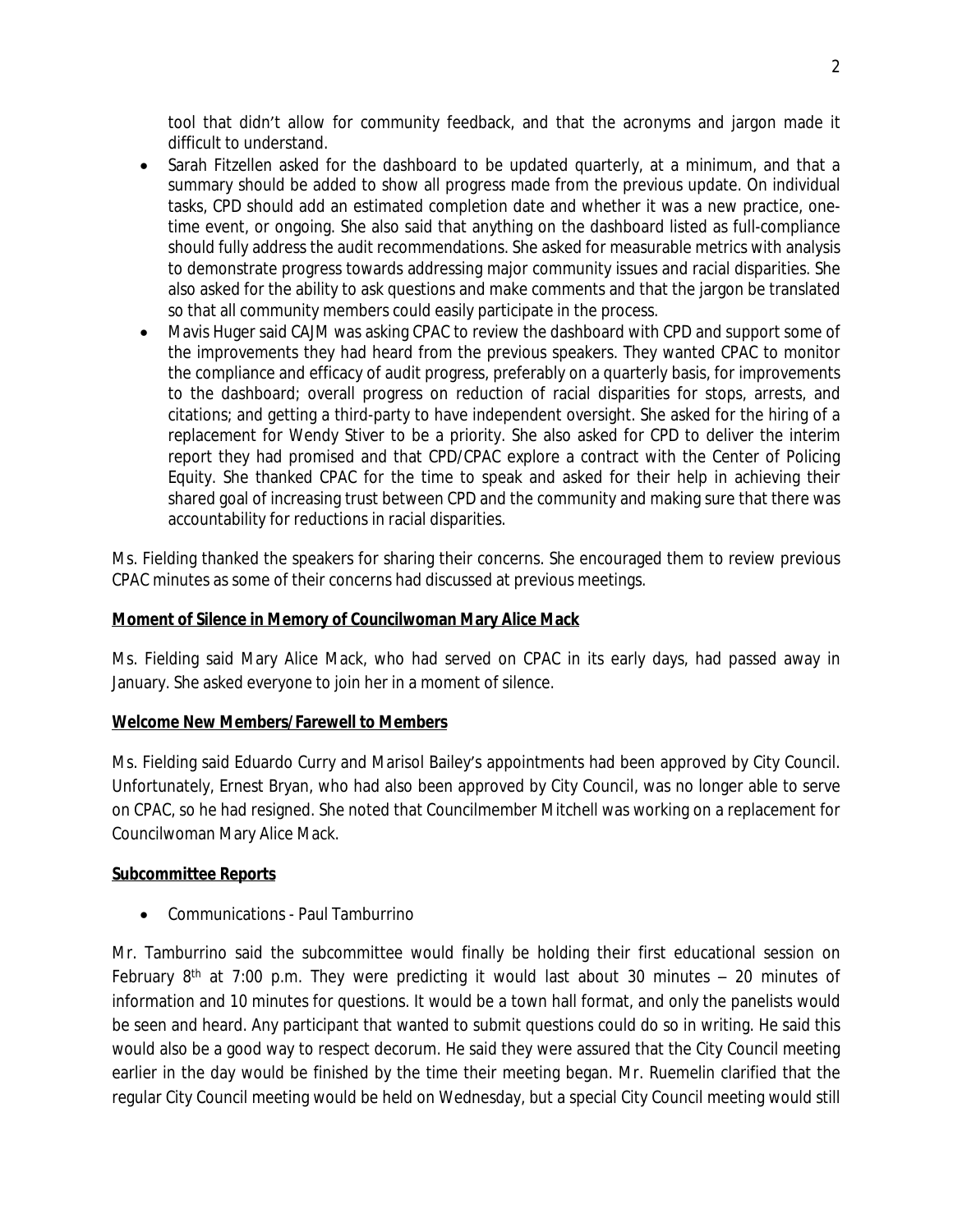be held on Tuesday at 5:00 p.m. Mr. Tamburrino said that for the first part of the meeting Lt. Byrne, the commander for the Central Business District, would cover why changes were made and what impacts they had seen. He said Ms. Broome would moderate, since she was closer to the situation. They would pose questions in addition to the ones the community would submit. He said their goal was to hit topics that affected almost everyone.

Mr. Curry said he would like to join the Communications Subcommittee and asked if there was anything he could do to help promote the upcoming event. Mr. Tamburrino said he was now a member of the subcommittee and that he would send him some communication after the meeting. He encouraged all the CPAC members to forward the email he had sent them to their connections. He reminded members to register for the event and also warned them that they could be voluntold to lead a future information session if the topic was in their area of expertise.

● Policies and Procedures – Jerome Harris

Mr. Harris said he had shared a summary of the January 4th meeting with everyone earlier in the week. Of the 77 policies that existed, 33 updates had been completed, 16 were in progress, 5 were under command review, and 24 were yet to be scheduled. He said one of the important things to come out of that discussion was procedure related to General Order 5, which said CPAC could review directives and policies. The procedure CPD had established was that only after policies became public would CPAC be able to review and comment. He said he believed the intent of editing General Order 5 was so that CPAC would be able to provide comment before policies were posted publically. He noted that General Order 1, which pertained to the mission of CPD, had been completed after the subcommittee meeting, and he suggested that they discuss that at a future CPAC meeting. He said they had received an update that the cutoff for applications for the Procedural Justice Director position was January 14 and that the thirdparty, independent assessment was a priority. He said that toward the end of the meeting, they were interrupted by individuals using racial epithets and profanity, at which point he adjourned the meeting. Following that, he raised the concern of security with CPD staff and asked that the same procedures followed during City Council be applied to CPAC meetings, too. He said he was deeply concerned about issues of accessibility and security not being clear to either CPAC members or the public.

Ms. Fielding said, in regards to accessing meetings, the Zoom information was only sent to committee members and that the top part of agenda specified how citizens could speak to CPAC. She asked what was done differently for tonight's meeting to ensure they weren't interrupted like the subcommittee's meeting had been. Mr. Ruemelin said CPAC's meeting was run the same way as City Council's – that the members were the only ones to receive Zoom links and everyone else had to be let in by the administrator, who had the power to mute individuals or remove them from the meeting. Mr. Harris said he wanted to be sure that the same rules applied to the subcommittee meetings, too.

Ms. Fielding asked Mr. Harris if he said that the Policy Subcommittee was not able to review a policy before it was released to the public. He confirmed that's what he understood Cpt. Cretella to have said, that once the command staff had completed their review, the documents were made public, and then CPAC would have the chance to comment on them. Ms. Fielding said that was concerning because when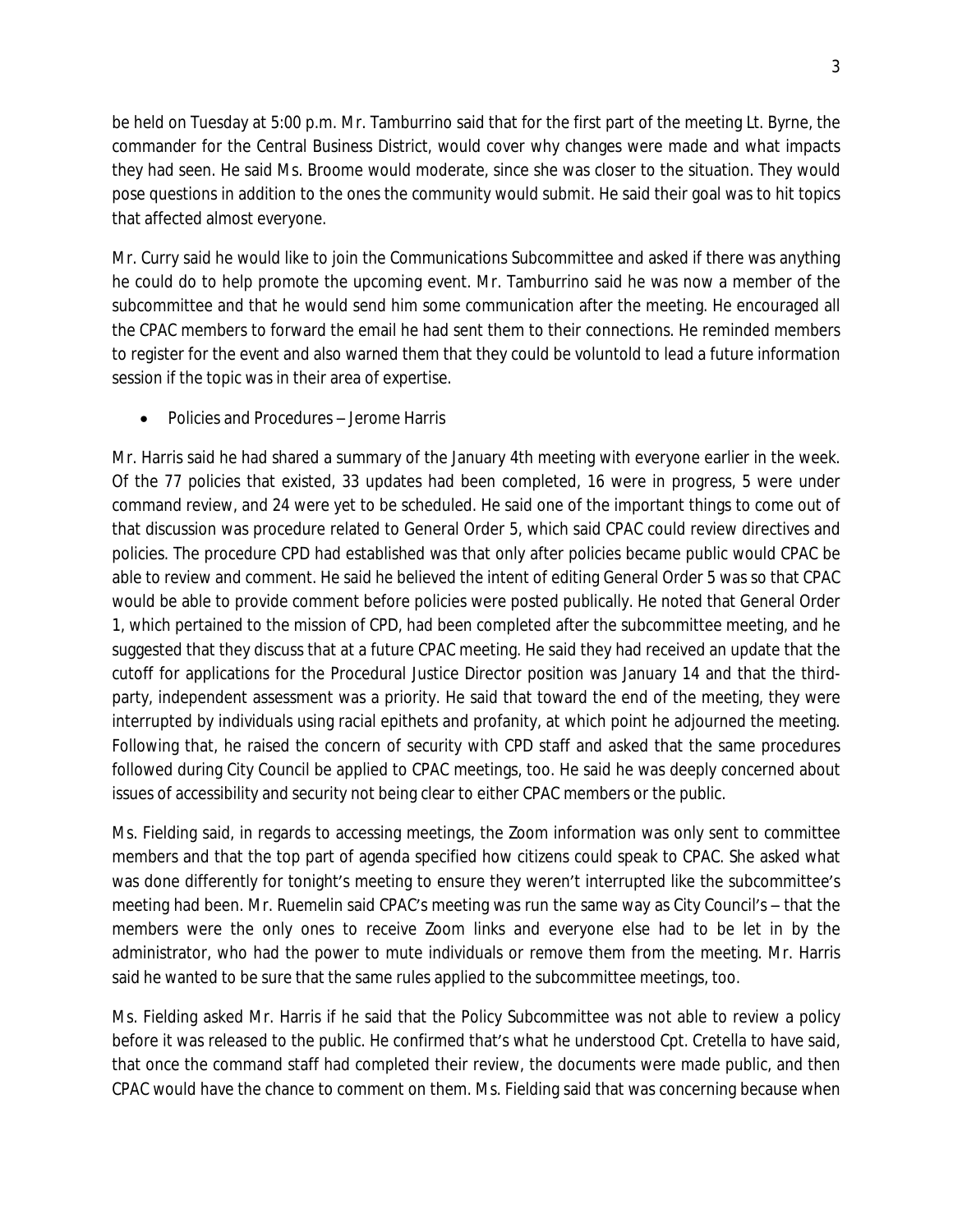she looked at CPAC's guidelines, one of their actions and tasks was to "provide comments, suggestions, and recommendations…on department policies, procedure, and programs related to community policing and services." If one of their responsibilities was to provide comment, it was implied that they would participate in the review of documents before they were released. She asked why CPAC's comments would not be included in the review process before the document was publically released. Cpt. Cretella said there were a few schools of thought behind it. When Ms. Grant had proposed a year and a half ago that CPAC review all of the policies, CPD had 10-15 policies already in the review stage. For example, they were reviewing General Order 7, officer conduct, at the moment. They would look at it and see if there were any clear adjustments that needed to be made. If they kicked it to CPAC at that point, either to a subcommittee or the entire body, there could be a lag of 2 months before they got comments back. In the meantime, there would be other policies being reviewed. So, there would be a lot of moving parts. He said at any time, CAJM, CPAC, or any citizen could comment on a CPD policy. He said that was the good thing about the way their department was structured – the policies were black and white, but they were fluid. He said they had no problem with CPAC providing comments, which was why they were included in G.O. 5, but it came down to a timeliness issue. Ms. Fielding said CPAC met every other month, and in the months in between, the Policy Subcommittee met, which meant there was a meeting every month. She said they had purposefully increased the frequency of meetings so they could work on challenging areas. Mr. Harris said the Policy Subcommittee had come forward with the recommendation that, in order to avoid the time lag Cpt. Cretella mentioned, there be a 30-day period between the Chief's review and the final review from command staff during which CPAC could review policies and directives. He said the subcommittee had already identified priority policies that they would like to review. He said it was a benefit for CPD and the City for CPAC to be allowed to review and comment before policies became public. Mr. Palmer said if the goal was for CPAC to have an impact on what CPD was doing, it made no sense for CPD to post things publically before consulting CPAC. It made it seem like there was no value to their input if CPD moved forward without it. Cpt. Cretella said they had finished G.O. 1 in mid-January. If they hadn't published it, it would have gone to the Policy Subcommittee in February and then in March it would go to the full CPAC to vote on, which meant there would be a 2-month lag until it could be published. Mr. Palmer said if they valued the input, they had to wait to get it. Ms. Fielding said they understood what Cpt. Cretella was saying, but one of the reasons CPAC was established was to have participation from the community and improve relationships between the two. By bypassing CPAC, it seemed to nullify the committee's purpose. Mr. Curry asked if there was something written that gave them a period of time to respond to any changes to policy and if there was an opportunity to call emergency meetings if there were things of a time-sensitive nature. Ms. Fielding said they hadn't done that in the past, but it was the reason why they had increased the frequency of their meetings. Mr. Harris said the Policy Subcommittee had put forth the 30-day recommendation, but it was not included in CPD's General Order as procedure. Ms. Fielding asked Mr. Ruemelin how they bridged that disconnect. Mr. Ruemelin said he had attended the meetings that formed CPAC and the intent was not to have CPAC review every policy that was up for review. It was only to review those that CPAC saw as relevant. For example, polices on uniforms or vehicles wouldn't be brought to CPAC unless they specifically had an interest in it. He also noted that it didn't have to be limited to policies when they were under review – CPAC would comment on any policy at any time. From a legal perspective, if the Supreme Court came down with a decision that changed law, CPD would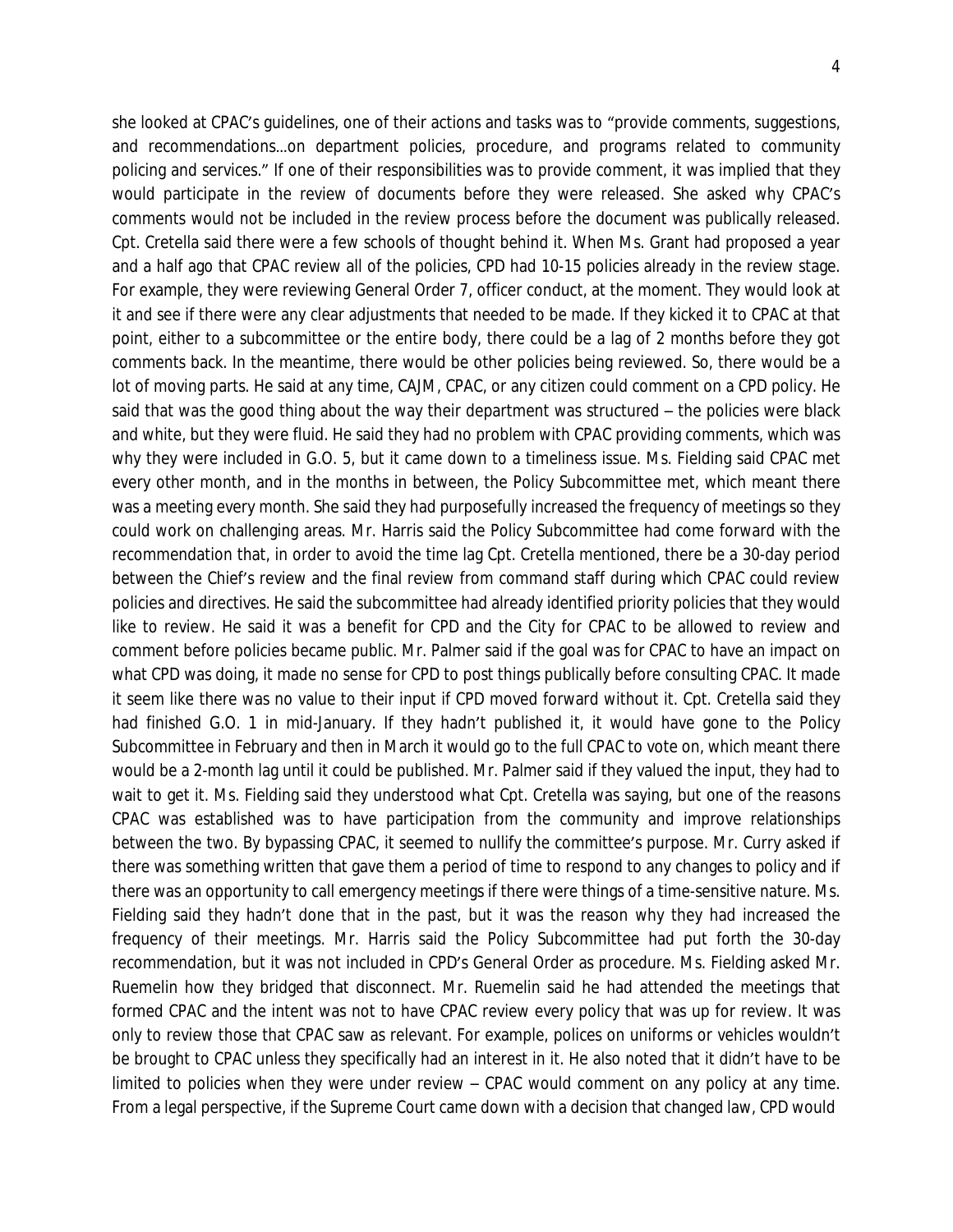change the policy tomorrow and they wouldn't have time to wait for a review period. Ms. Fielding asked Mr. Harris if his subcommittee could work with that. Mr. Harris said they had identified priority items, and he agreed with Mr. Ruemelin that they should change policies to comport with the law when necessary. However, he noted that they had identified G.O. 1 as being important and, when it was under review, CPD did not accommodate their concerns before publishing it publically. He said policy went through staff, Legal, and then command staff for feedback before it was published. He recommended that CPD ask CPAC if they had any comments on it when it was at the command staff level. If they didn't have any comments to make, or they didn't have the time to review it, it would be okay, but it gave CPAC the inclusion and credibility they were looking for. Mr. Tamburrino suggested curtailing the motion to include only policies and procedures that were of interest to CPAC. Mr. Harris argued for leaving it open because there could be policies and procedures the community was interested that weren't on CPAC's list.

On a motion of Mr. Harris, seconded by Ms. Grant, CPAC voted unanimously to have the Chair work with CPD staff and Steve Ruemelin so that CPAC could be involved before policies and procedures were released to the general public.

• Traffic Stop – Camden Shields

Ms. Fielding stated Mr. Shields was unable to join them that evening, but he had sent out a report.

## **Updates**

*Community Engagement*

Cpt. McFadden said they were going back to doing newsletters. In 2022, she would like to go back to doing some of their crime prevention opportunities and planning. In the past few months, they had received good feedback on going into apartment complexes and presenting crime and safety tips to management and community members. She hoped to expand that and move into apartment complexes where they didn't usually go. They were still doing well with active shooter training, and had engaged in a gun control forum with some male youth. They had restarted Coffee with a Cop this month, and had the chance to engage with a lot of community members. They were specifically looking at ways to get into Palmilla Apartments to help with crime prevention strategies. They had done a lot of holiday outreach, such as Good Night Lights at Shawn Jenkins, a drug take back event with the Rec Department in Martin Park, Santa's Escort Ride, a holiday event at Bridgeview, and Toys for Tots. In January, they did a clothing drive at The Gathering Center. They received an award from Greg's Groceries for the food boxes they were able to give out in the community. In regards to their quick response overdose outreach program with PAARI, Rachel and Officer Washington had completed the Charleston Center's Train the Trainer Program for naloxone distribution. They were also awarded the COSSAP Grant, which was an opioid stimulant and substance abuse site-based program. It was their proposed extension for the Charleston County Addiction Crisis Task Force. That funding would allow for community-driven programs and responses to some of the drug threats in Charleston County. It also meant they would be able to keep Rachel onboard. Lowcountry Youth Services was their year-long mentorship program in Gadsden Green, which began December 2<sup>nd</sup>. During the first quarter of the program, they had worked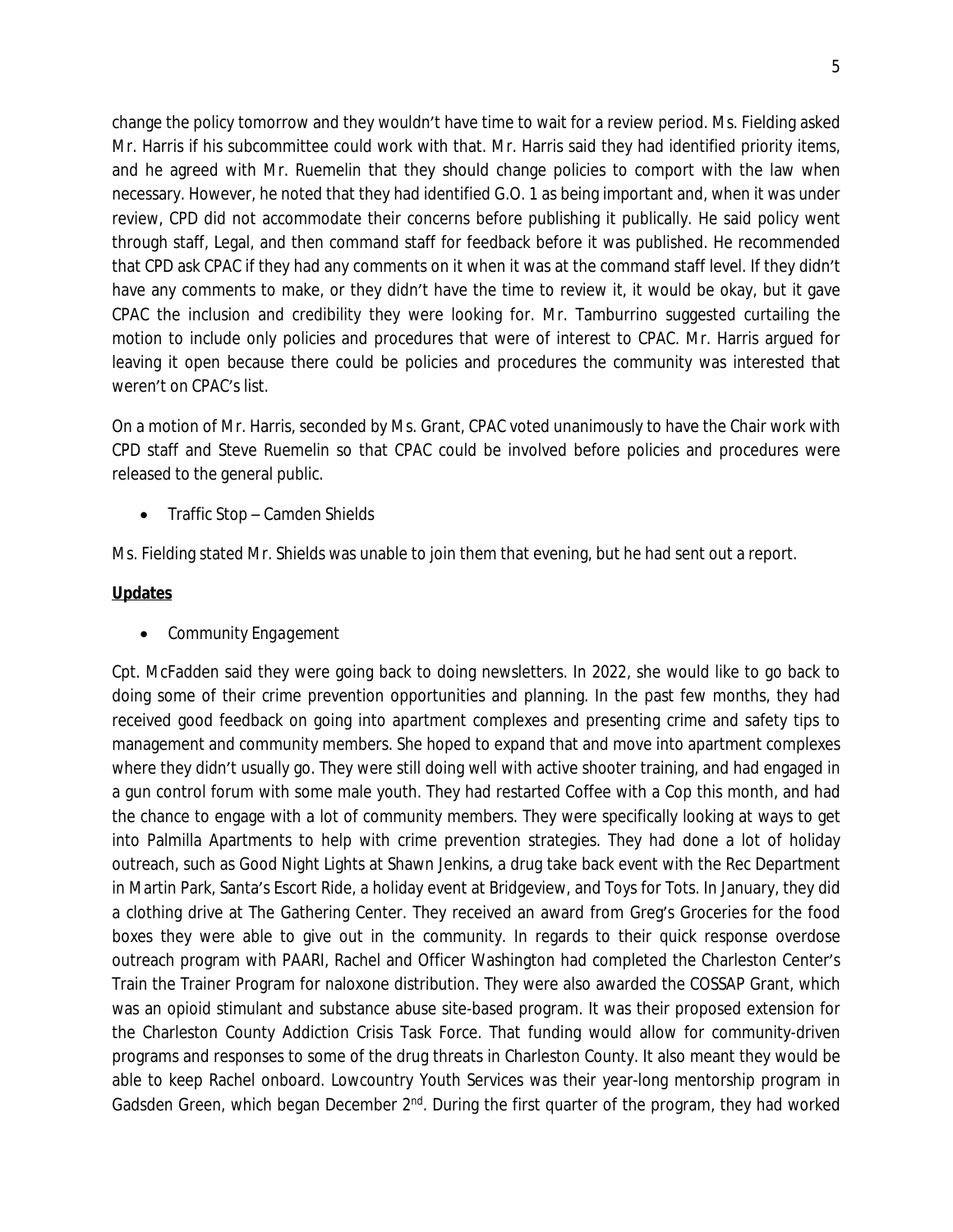on communication skills, active listening, team building, emotional intelligence, and conflict resolution. Since opening the Gathering Center, from June to November, they had seen a reduction in firearmrelated violent crime compared to the year before. She said they were trying to plan some youth engagement at Memminger Elementary School. One of their crime prevention focuses for 2022 was on vulnerable adults, so they were trying to get back into the senior centers that would allow them. They were also working with Coastal Crisis Chaplaincy to plan a community walk in the Ardmore community and would probably try to do one in Palmilla and Bridgeview, too. They wanted to engage the residents and talk about what kind of service projects CPD could do for them. It was more about bridging the gap and opening communication so that when there was crime, residents would feel comfortable talking to them. They had established dates for the next Citizen's Police Academy, April 6<sup>th</sup> through May 25<sup>th</sup>. They were also planning an open house and recruiting event for April 28<sup>th</sup>.

Mr. Tamburrino requested that CPAC members be included on the emailing list for the newsletters. Mr. Harris asked Cpt. McFadden where she was on the survey she had mentioned during the Communications Subcommittee meeting. Cpt. McFadden said hadn't made changes since they last spoke. They had talked about distribution over a period a couple months so that they could get a good sample. She wanted to make sure they got into several communities, but she would let them review it before she sent it out. Mr. Harris asked if there was an intentionality of integrating the data into the SOP report. Cpt. McFadden said she was working off their strategic plan. The data would be the start of a 1-5 year period with the goal of figuring out where CPD was in relation to citizens but also the different types of crime or fear of crime in each community. They would distribute the responses to area commanders so that they could come up with solutions. Mr. Tamburrino asked what the status was of replacing Wendy Stiver. Deputy Chief Walker said they had closed phase 1 of that process. It had been a nation-wide search, and they had received 30+ applications, so now they were narrowing it down. Ms. Fielding asked if there would still be an interim report for the Racial Bias Audit. Cpt. Cretella said that when Ms. Stiver left, command staff came together and asked what was best for CPD and the community. They decided that if they compiled a report it would sit somewhere and people wouldn't engage with it, which was why they had done the dashboard. They had advised the Public Safety Committee that they would update the dashboard a minimum of twice a year. Additionally, anything that occurred during that year would be in the end-of-year report, which would be published by the second quarter of the following year. The end-of-year report would include a section on the audit, but there would be no formal interim report. Ms. Fielding asked if there was a way for the public to provide comments on the dashboard. Cpt. Cretella said they could email either [cretellaa@charleston-sc.gov](mailto:cretellaa@charleston-sc.gov) or [speaktocpd@charleston-sc.gov](mailto:speaktocpd@charleston-sc.gov). He said they were looking for suggestions about how to make it more efficient, user friendly, and readable. Mr. Harris asked for DC Walker or Cpt. Cretella to provide an update on the status of the third-party review. DC Walker said they had two phases for the review. First, they were working to find a consultant to review the recommendations and asses what work still needed to be done. They were also working with the Center for Police Equity in regards to data and processes related to the audit. Ms. Fielding asked if there was a target date for those two items. DC Walker said they would fill the Procedural Justice position before the end of the first quarter, and they hoped to find a third-party assessor, that was within the budgeted amount, by the end of the first or beginning of the second quarter.